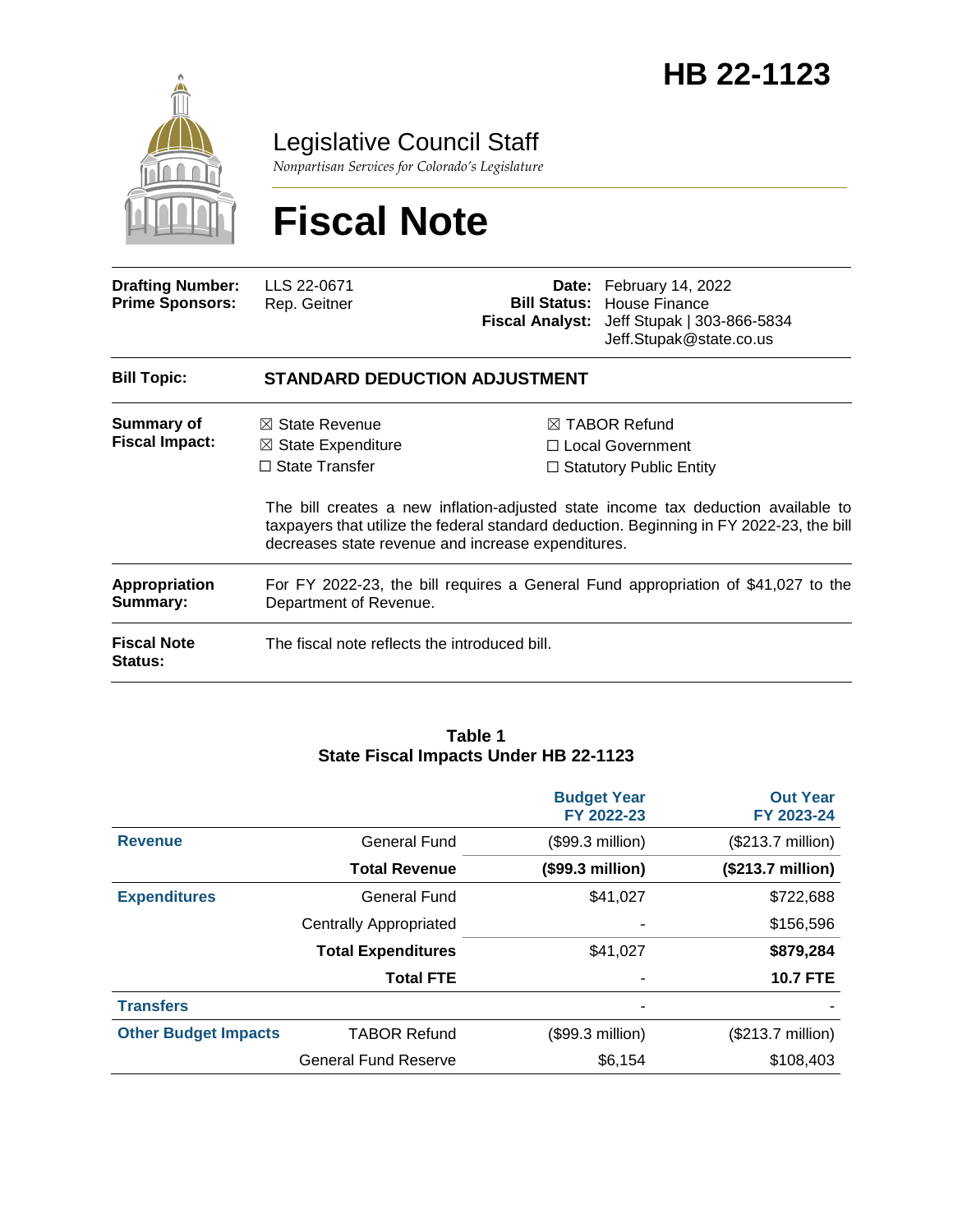# February 14, 2022 **HB 22-1123**

# **Summary of Legislation**

Beginning in tax year 2023, the bill creates a new inflation-adjusted state income tax deduction available to taxpayers that utilize the federal standard deduction. The new deduction is equal to the 2018 federal standard deduction, multiplied by an adjustment factor equal to the percentage change in the Denver-Aurora-Lakewood consumer price index (CPI) since 2017, and twenty thousandths of a percent for every percent that the Bureau of Labor Statistics' motor fuel index exceeds the increase in CPI since 2017. The calculation for the deduction under the bill is shown in Figure 1.

#### **Figure 1 State Tax Deduction Calculation**



# **Background**

The federal standard deduction amounts are set in statute based on a taxpayer's filing status (26 U.S.C. § 63 (c) (2)). The statutory standard deduction is set at \$6,000 for a married couple filing jointly, \$4,400 for a head of household filer, and \$3,000 for a single filer. Each year those statutory amounts are adjusted for inflation by the Internal Revenue Service based on the national Chained Consumer Price Index. As of 2017, the inflation-adjusted federal standard deduction was \$12,700 for a couple filing jointly, \$9,350 for a head of household filer, and \$6,350 for a single filer.

In 2018, the statutory standard deduction amounts were temporarily increased to the amounts shown in Table 2, as part of the federal Tax Cuts and Jobs Act (TCJA). These deduction amounts are set to expire and return to their lower levels at the beginning of 2026, as shown in Table 2.

The deduction created in this bill is a function of the federal statutory deduction amounts, not the inflation-adjusted amounts. As such, for a married couple filing jointly in 2023, their state deduction will equal \$24,000 multiplied by the bill's adjustment factor. As of 2026, assuming the TCJA standard deduction amounts are allowed to expire at the federal level, the state deduction for the same couple will equal \$6,000 multiplied by the bill's adjustment factor.

| <b>Filing Status</b> | <b>Under TCJA</b><br>(Tax Years 2018 to 2025) | <b>Post-TCJA</b><br>(Starting in Tax Year 2026) |
|----------------------|-----------------------------------------------|-------------------------------------------------|
| Married              | \$24,000                                      | \$6,000                                         |
| Head of household    | \$18,000                                      | \$4,400                                         |
| Single               | S12,000                                       | \$3,000                                         |

#### **Table 2 Statutory Federal Standard Deduction by Filing Status**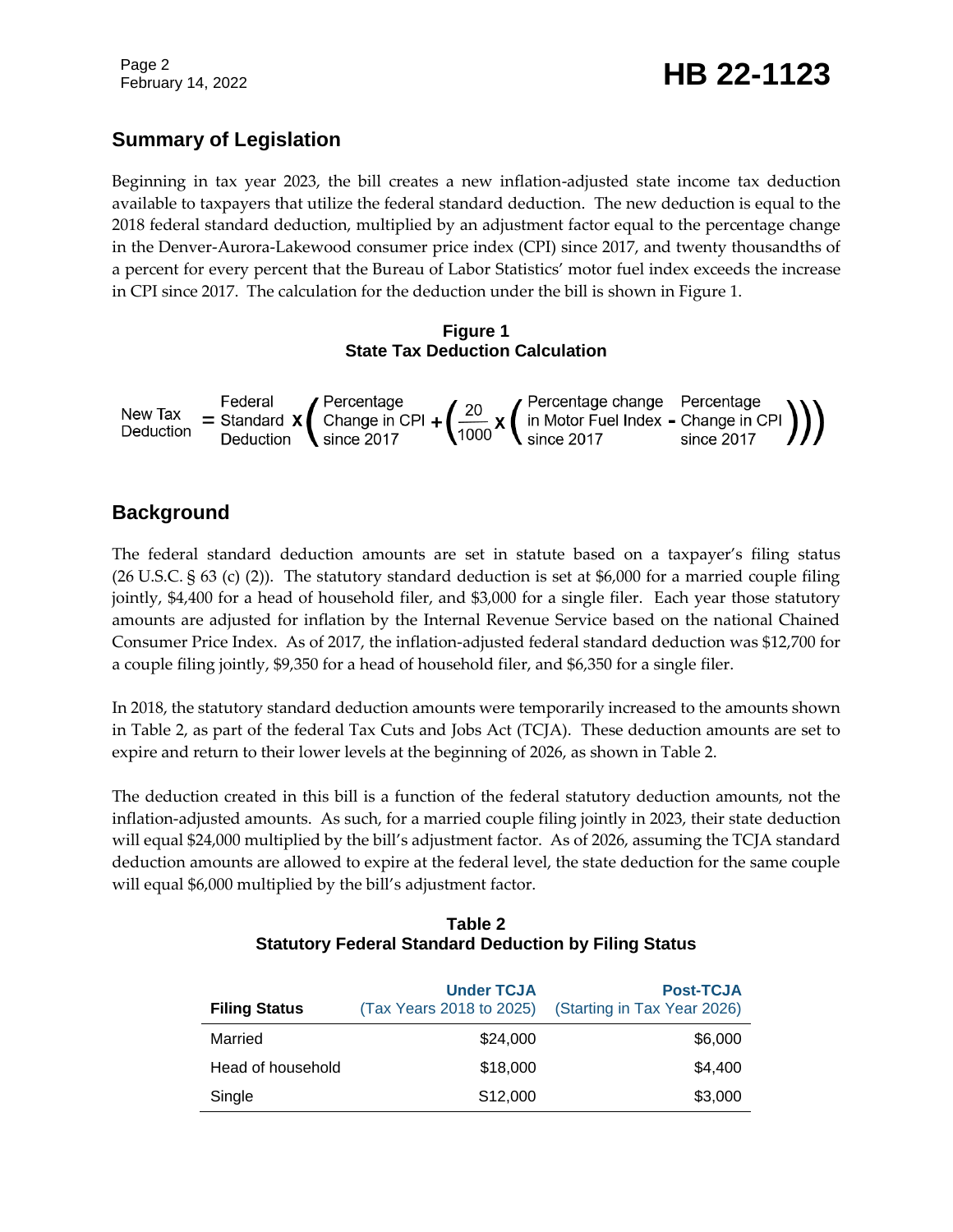Page 3

# February 14, 2022 **HB 22-1123**

### **Assumptions**

The fiscal note assumes current federal law. As such, the higher federal deductions implemented under the TCJA are assumed to expire and return to their lower levels for tax year 2026. If Congress were to extend the TCJA-level standard deduction amounts, the reduced state revenue would be significantly higher than shown in Table 3 beginning in tax year 2026.

The fiscal note uses inflation assumptions consistent with the December 2021 Legislative Council Staff Forecast through the end of the forecast period in 2023. Outside of this forecast period, inflation rates are assumed to return to their historical averages of 2.3 percent growth per year for the Denver-Aurora-Lakewood Consumer Price Index and 3.3 percent for the motor fuel index.

Certain taxpayers will not be able to utilize the entire state deduction offered in this bill due to a lack of taxable income. As such, only taxpayers with federal adjusted gross income of \$20,000 or more are assumed to claim the new state deduction. The universe of taxpayers is also restricted to include only those taxpayers that claim the federal standard deduction. Additionally, the fiscal note assumes that the number of Colorado taxpayers will grow at the same rate as Colorado's general population.

#### **State Revenue**

The bill will reduce state revenue by an estimated \$99.3 million in FY 2022-23 (a half-year impact), and by \$213.7 million in FY 2023-24. Due to the structure of the bill and interactions with federal law, the estimated deduction amount and state revenue decrease changes significantly over the next several years. A longer time horizon for the decreased revenue associated with this bill, along with the state deduction amounts by filing status, are presented in Table 3. The bill reduces state income tax revenue, which is subject to TABOR.

| <b>Tax Year</b>                          | 2023              | 2024                       | 2025              | 2026             | 2027             |
|------------------------------------------|-------------------|----------------------------|-------------------|------------------|------------------|
| Deduction by<br>filing status            |                   |                            |                   |                  |                  |
| Married                                  | \$3,600           | \$4,100                    | \$4,750           | \$1,350          | \$1,550          |
| Head of<br>Household                     | \$2,700           | \$3,050                    | \$3,550           | \$1,000          | \$1,150          |
| Single                                   | \$1,800           | \$2,050                    | \$2,400           | \$700            | \$800            |
| <b>Total Revenue</b><br><b>Reduction</b> | (\$198.7 million) | $($228.8 \text{ million})$ | (\$269.6 million) | (\$78.3 million) | (\$90.9 million) |

| Table 3                                                   |
|-----------------------------------------------------------|
| Deduction and Revenue Impact Under HB 22-1123 by Tax Year |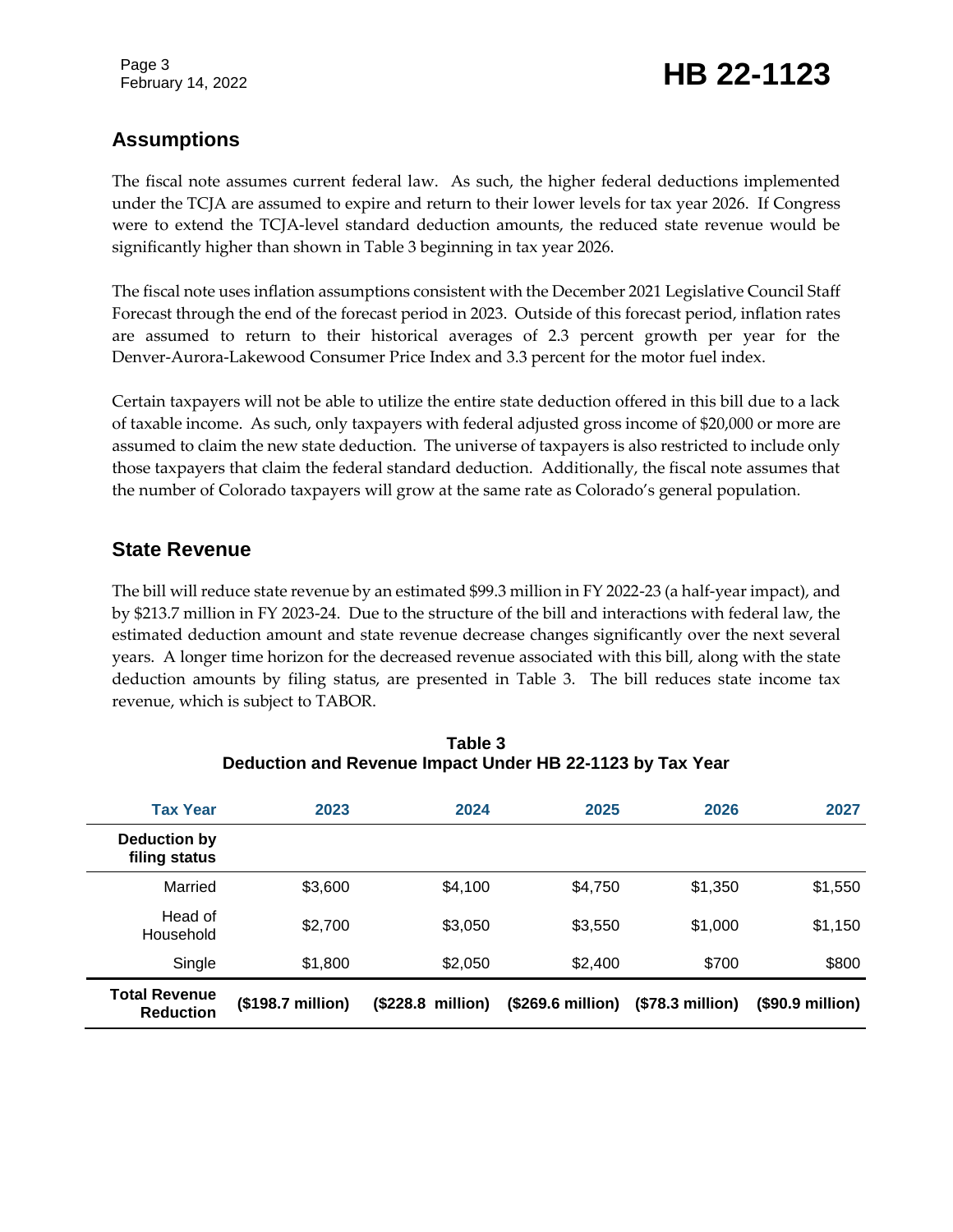# **State Expenditures**

The bill increases General Fund expenditures in the Department of Revenue by \$41,027 in FY 2022-23, by \$879,284 and 10.7 FTE in FY 2023-24, and by similar amounts in subsequent years. Expenditures are summarized in Table 4 and discussed below.

#### **Table 4 Expenditures Under HB 22-1123**

|                                           | FY 2022-23 | FY 2023-24      |
|-------------------------------------------|------------|-----------------|
| <b>Department of Revenue</b>              |            |                 |
| <b>Personal Services</b>                  |            | \$551,361       |
| <b>Operating Expenses</b>                 |            | \$15,795        |
| <b>Capital Outlay Costs</b>               |            | \$72,540        |
| GenTax Programming                        | \$13,500   |                 |
| Computer and User Acceptance Testing      | \$27,527   |                 |
| Document Management and Form Changes      |            | \$73,392        |
| Data Reporting                            |            | \$9,600         |
| Centrally Appropriated Costs <sup>1</sup> |            | \$156,596       |
| <b>Total Cost</b>                         | \$41,027   | \$879,284       |
| <b>Total FTE</b>                          |            | <b>10.7 FTE</b> |

<sup>1</sup> *Centrally appropriated costs are not included in the bill's appropriation.*

**Department of Revenue.** The Department of Revenue (DOR) will require an additional 11.7 FTE tax examiners (prorated to 10.7 FTE in FY 2023-24 to reflect the General Fund pay date shift) to implement this bill. Approximately 86 percent of Colorado taxpayers currently claim the federal standard deduction. All of these taxpayers will be eligible to claim the bill's new deduction. Additional tax examiners are necessary to review the new deduction claimed on these returns, match IRS and taxpayer-reported data, and resolve discrepancies.

- **Computer programming and testing.** For FY 2022-23 only, the bill will require changes to DOR's GenTax software system and additional testing. Changes are programmed by a contractor at a cost of \$225 per hour. Approximately 60 hours of computer programming will be required to implement this bill, totaling \$13,500. Additional computer and user acceptance testing are required to ensure programming changes are tested and functioning properly, resulting in an additional \$27,527 in expenditures by the department.
- **Document management and form changes.** Beginning in FY 2023-24, the bill requires \$73,392 in expenditures for document management, data entry, and tax form changes. These expenditures will take place in the Department of Personnel and Administration using reappropriated funds from the DOR.